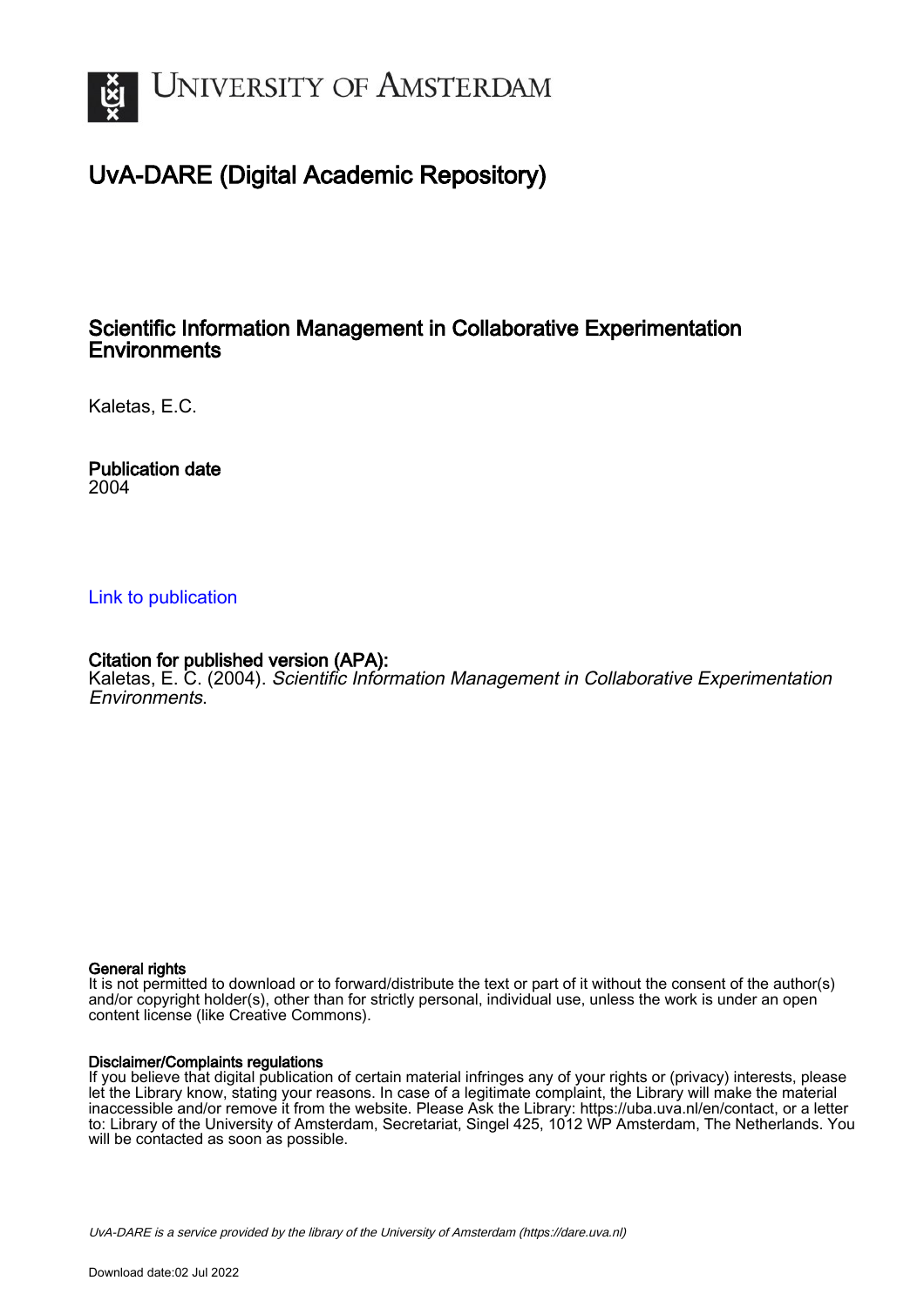# Appendix A List of Author's Publications

#### **Journals s**

- **1.. E. C. Kaletas,** H. Afsarmanesh, and L. O. Hertzberger. A Collaborative Experimentation Environment for Biosciences. Accepted for publication in the *International Journal of Networking and Virtual Organizations, 2004.*
- 2.. H. Afsarmanesh, R. G. Belleman, A. S. Z. Belloum, A. Benabdelkader, J. F. J. van den Brand, G. B. Eijkel, A. Frenkel, C. Garita, D. L. Groep, R. M. A. Heeren, Z. W. Hendrikse,, L. O. Hertzberger, J. A. Kaandorp, **E. C. Kaletas,** V. Korkhov, C. T. A. M.. de Laat, P. M. A. Sloot, D. Vasunin, A. Visser, and H. H. Yakali. VLAM-G: A Grid-basedd Virtual Laboratory. *Scientific Programming,* 10 (2): 173-181, 2002.
- 3.. A. S. Z. Belloum, **E. C. Kaletas,** A. W. van Halderen, H. Afsarmanesh, L. O. Hertzberger,, and A. J. H. Peddemors. A Scalable Web Server Architecture. *World WideWide Web Journal,* 5 (1): 5-23, 2002.
- 4.. H. Afsarmanesh, E. C. **Kaletas,** A. Benabdelkader, C. Garita, and L.O. Hertzberger. AA Reference Architecture for Scientific Virtual Laboratories. *Future Generation Computer Systems,* 17 (8): 999-1008, 2001.

#### **Conference Proceedings**

- 5.. **E. C. Kaletas, H.** Afsarmanesh, and L. O. Hertzberger. A Methodology for Integrating New Scientific Domains and Applications in a Virtual Laboratory Environment. Accepted for publication in *Proceedings of the 6th International Conference on Enterprise Information Systems (ICEIS 2004),* 2004.
- 6.. **E. C. Kaletas,** H. Afsarmanesh, and L. O. Hertzberger. Modelling Multi-Disciplinary Scientific Experiments and Information. In Proceedings of the Eighteenth International *Symposium on Computer and Information Sciences (ISCIS03)*, pages 75-82, 2003.
- 7.. **E. C. Kaletas,** H. Afsarmanesh, and L. O. Hertzberger. Virtual Laboratories and Virtuall Organizations Supporting Biosciences. In *Proceedings of the 3rd IFIP Working Conference on Infrastructures For Virtual Enterprises (PRO-VE'02),* pages 469-480, 2002. .
- 8.. C. Garita, **E. C. Kaletas, H.** Afsarmanesh, and L. O. Hertzberger. A Service Interface Definitions Catalogue for Virtual Enterprises in Tourism. In *Proceedings of the*